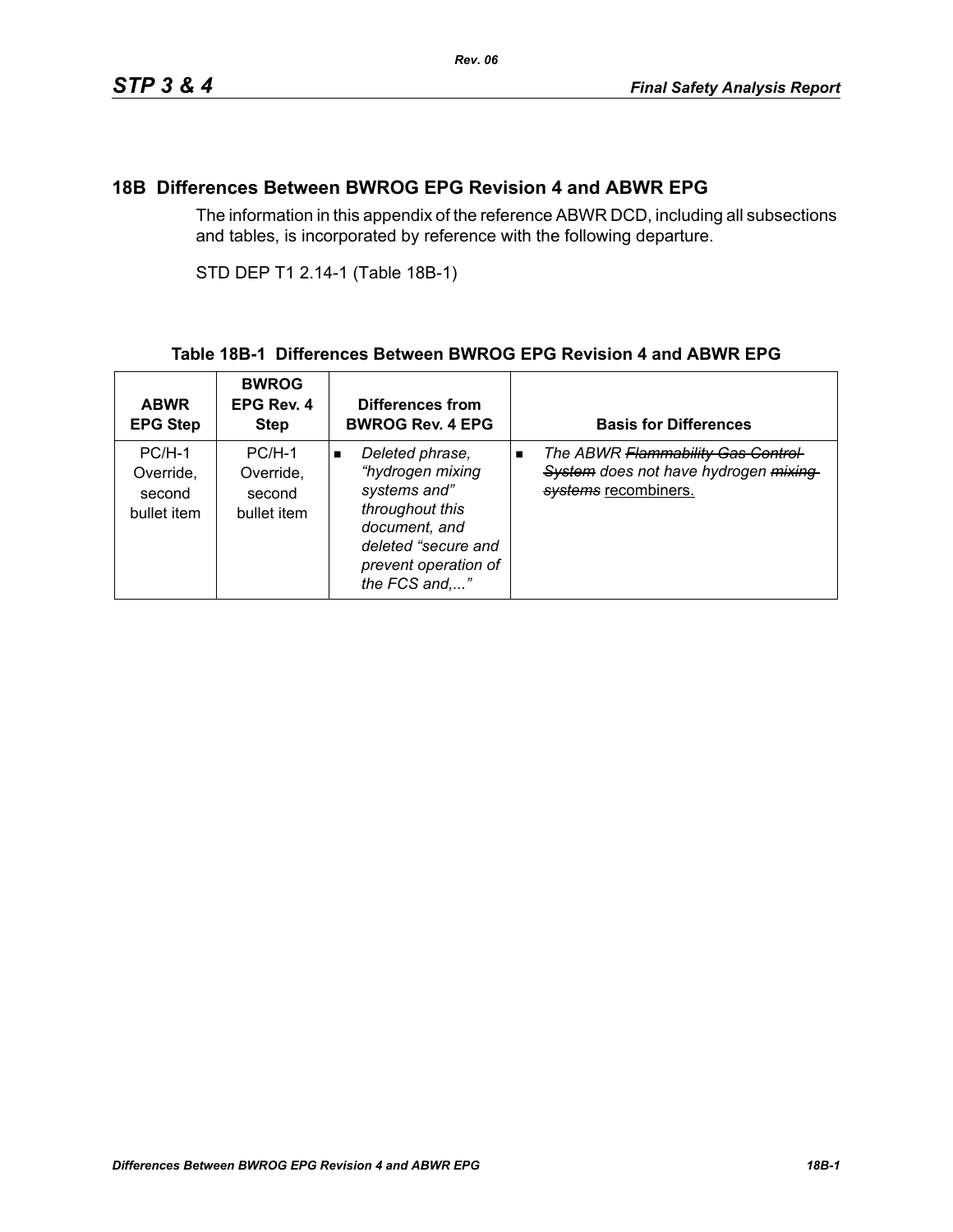| <b>ABWR</b><br><b>EPG Step</b> | <b>BWROG</b><br>EPG Rev. 4<br><b>Step</b> | <b>Differences from</b><br><b>BWROG Rev. 4 EPG</b>                                                                                                                      | <b>Basis for Differences</b>                                                                                                                                                                                                                                                                                                                                                                                                                                                                                                                                                                                                                                                                                                                                                                                                                              |
|--------------------------------|-------------------------------------------|-------------------------------------------------------------------------------------------------------------------------------------------------------------------------|-----------------------------------------------------------------------------------------------------------------------------------------------------------------------------------------------------------------------------------------------------------------------------------------------------------------------------------------------------------------------------------------------------------------------------------------------------------------------------------------------------------------------------------------------------------------------------------------------------------------------------------------------------------------------------------------------------------------------------------------------------------------------------------------------------------------------------------------------------------|
| PC/H-1.1<br>to 1.2<br>Override | PC/H-1.1<br>to 1.2<br>Override            | Added instruction to<br>$\blacksquare$<br>isolate containment<br>venting if<br>containment<br>pressure exceeds<br>the design pressure<br>of SGTS and<br>RBHVAC Systems. | Containment venting at relatively low<br>$\blacksquare$<br>containment pressure is permitted only if<br>containment pressure is less than the<br>design pressure of these "soft vent"<br>systems (RBHVAC, SGTS) to preclude<br>structural damage to these system<br>equipment. The vent path is automatically<br>isolated on high containment pressure.<br>Bypassing this isolation interlock and<br>opening the vent path for venting and<br>purging will defeat the purpose of the<br>rupture disks. At such low hydrogen<br>concentration (0.1%), it is inappropriate to<br>bypass the high containment pressure<br>isolation and open the vent path which can<br>damage plant equipment that may be<br>needed later for post-accident recovery. If<br>hydrogen concentration reaches 0.5%, the<br>hydrogen recombiners are placed into-<br>operation. |
|                                |                                           |                                                                                                                                                                         | In case there is a LOCA and ECCS is<br>available, boiling in the reactor is<br>suppressed by the injection of cold water<br>into the reactor, stopping hydrogen<br>generation by radiolysis. Even if the<br>containment is isolated on high pressure,<br>hydrogen concentration is expected to not<br>exceed 0.5%, precluding the need for vent<br>and purge.                                                                                                                                                                                                                                                                                                                                                                                                                                                                                             |
|                                |                                           |                                                                                                                                                                         | If no pumps are available after a LOCA,<br>containment pressure will increase to a<br>pressure that will actuate the rupture disks<br>in about 24 hours, prior to reaching an<br>explosive mixture, assuming hydrogen-<br>recombiners are not available.                                                                                                                                                                                                                                                                                                                                                                                                                                                                                                                                                                                                  |
|                                |                                           |                                                                                                                                                                         | In severe accident scenarios with core<br>damage, the containment vent paths will<br>be automatically isolated by a high<br>radiation signal. According to the BWROG<br>EPGs, venting at low hydrogen<br>concentration is not allowed in the<br>presence of high radiation.                                                                                                                                                                                                                                                                                                                                                                                                                                                                                                                                                                               |

### **Table 18B-1 Differences Between BWROG EPG Revision 4 and ABWR EPG (Continued)**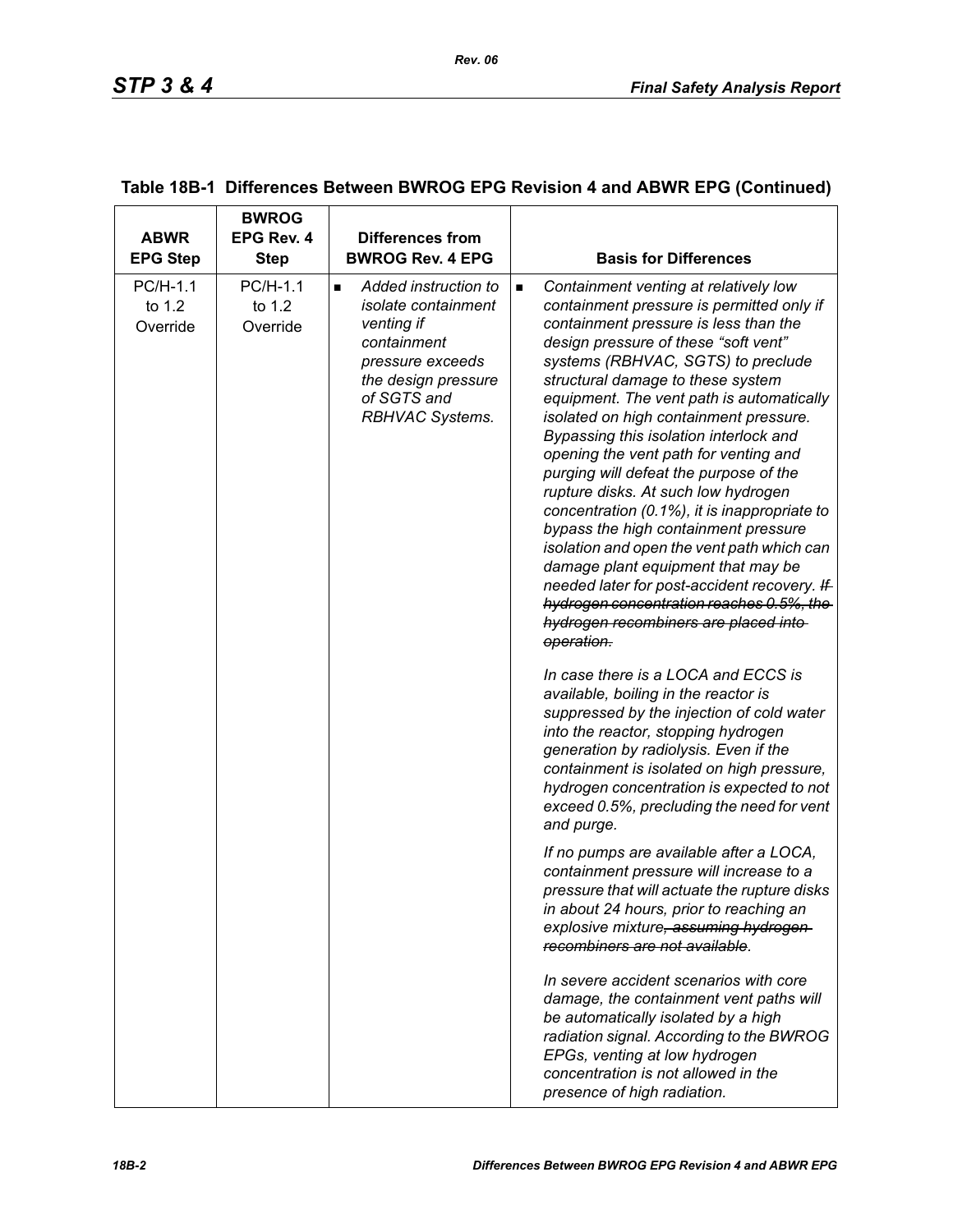| <b>ABWR</b><br><b>EPG Step</b> | <b>BWROG</b><br>EPG Rev. 4<br><b>Step</b> | Differences from<br><b>BWROG Rev. 4 EPG</b>                                                                                                                                                                                                                                   | <b>Basis for Differences</b>                                                                                                                                                                                                                                                                                                                                                                                                                                                                                                                                                                                                                                                       |
|--------------------------------|-------------------------------------------|-------------------------------------------------------------------------------------------------------------------------------------------------------------------------------------------------------------------------------------------------------------------------------|------------------------------------------------------------------------------------------------------------------------------------------------------------------------------------------------------------------------------------------------------------------------------------------------------------------------------------------------------------------------------------------------------------------------------------------------------------------------------------------------------------------------------------------------------------------------------------------------------------------------------------------------------------------------------------|
| $PC/H-2.1$                     | PC/H-2.1                                  | Replaced phrase,<br>$\blacksquare$<br><del>"place hydrogen-</del><br>recombiners in<br>service taking<br>suction directly on<br>the drywell and<br>operate the drywell<br>hydrogen mixing<br>system", with the<br>phrase, "place FCS<br><i>in service.</i> " Deleted<br>step. | <b>The Flammability Gas Control System-</b><br>(FCS) is described in Setion 6.2.5. The<br>system equipment is located outside of the<br>drywell. It consists of two blowers that only<br>take suction on the drywell and two-<br>hydrogen recombiners. Flow is discharged<br>to the wetwell. An explict instrument to<br>take suction directly from the drywell is<br>redundant. Instruction is given to place the<br><u>FCS into service rather than to start the </u><br>hydrogen recombiners because in the<br>FCS, pushing the FCS Start control switch<br>will start the blower, heater, and<br>recombiner, and align valves. The ABWR<br>does not have hydrogen recombiners. |
|                                |                                           | Added phrase, "and-<br>only if suppression<br>pool water level is<br>below [11.70-<br>m(elevation of the<br>suppression pool-to-<br>lower drywell vent)]",<br>as a condition for<br><i>initiating FCS.</i>                                                                    | When the recombiners discharge into the<br>п<br>wetwell, the vacuum breakers open to<br>allow flow into the lower drywell, through-<br>the suppression pool-to-lower drywell-<br>vents to the upper drywell. This flow path<br>can only be established if the vents are not<br>covered by water.                                                                                                                                                                                                                                                                                                                                                                                   |
|                                |                                           | Added phrase, "enter   ■<br><i><u><b>[procedure</b></u></i><br>developed from the<br><b>RPV Control</b><br>Guideline] at [Step-<br>RC-1] and execute ti<br>concurrently with this<br>procedure."                                                                              | Step RC-1 requires a reactor scram.<br>Scramming the reactor at this point will<br>make the depressurization (as required in<br>STep PC/H-4) transient less severe and is<br>consistent with the strategies in other<br>sections of the Primary Containment<br>Control Guidelines.                                                                                                                                                                                                                                                                                                                                                                                                 |
| <b>PC/H-2.2</b>                | PC/H-2.2                                  | Replaced the<br>■<br>phrase, "secure any<br>hydrogen<br>recombiner taking<br>suction on the<br>drywell," with the<br>phrase, "secure FCS-<br>operation." Deleted<br>step.                                                                                                     | See basis for PC/H-2.1 above.<br>$\blacksquare$                                                                                                                                                                                                                                                                                                                                                                                                                                                                                                                                                                                                                                    |

# **Table 18B-1 Differences Between BWROG EPG Revision 4 and ABWR EPG (Continued)**